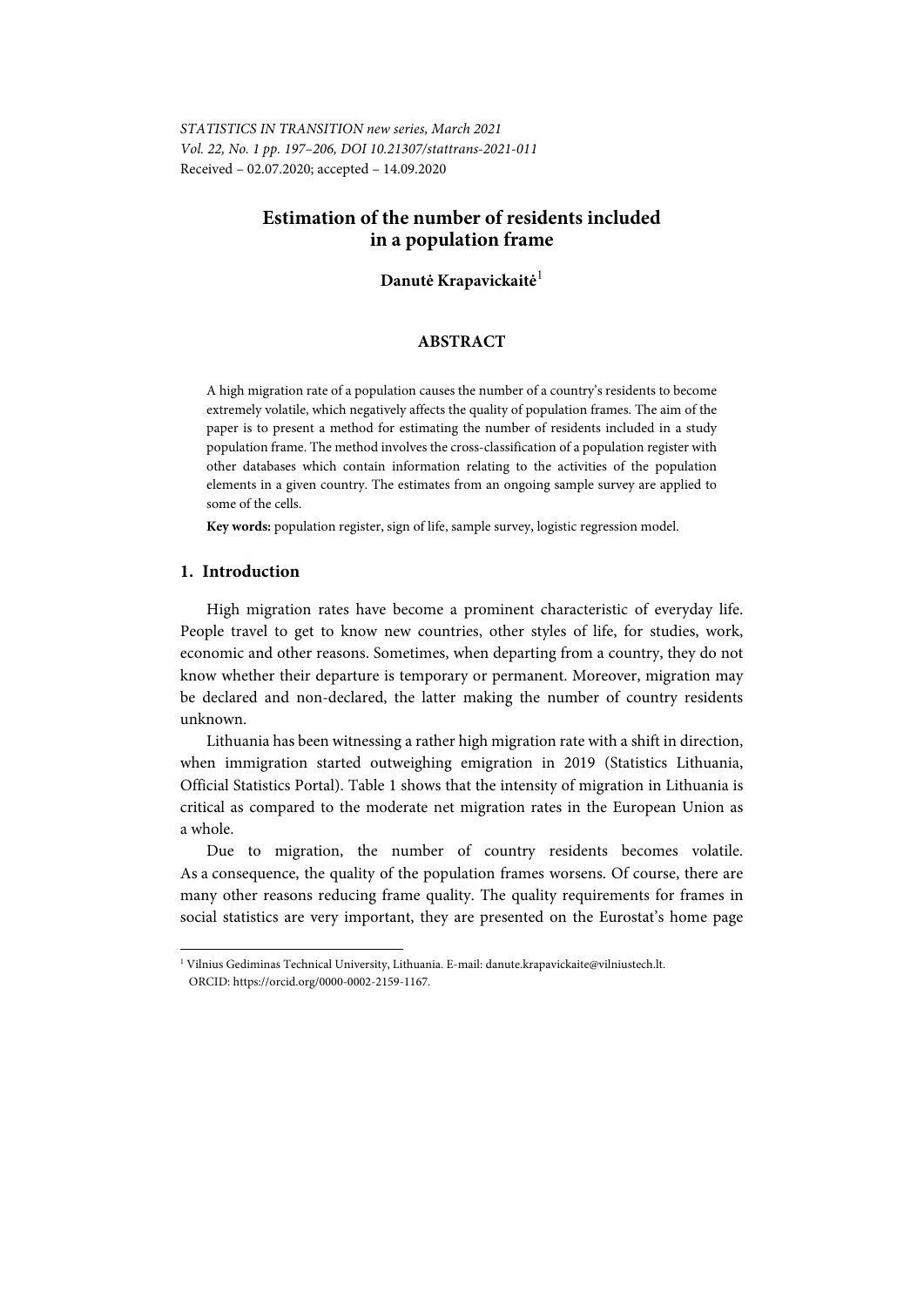(Eurostat, 2019). The number of residents included in the frame of the study population needs to be estimated. If one data source is insufficient, the integration of information from several data sources is needed. The construction of the residency index (Tiit, Maasing, 2016; Lehto, Söstra, Tiit, 2018) is one of the methods used to estimate the number of the study population residents or country residents included in the frame. Such methods use data from multiple sources, which makes quality evaluation in multisource statistics closely interlinked with and as important as the estimation of the parameters themselves.

|      | Crude rates of  | Crude rates of | Crude rates of net | Crude rates of net |
|------|-----------------|----------------|--------------------|--------------------|
| Year | emigration from | immigration to | migration,         | migration,         |
|      | Lithuania       | Lithuania      | Lithuania          | $EU-28$            |
| 2019 | 10.5            | 14.3           | 3.8                | $3.2^{(*)}$        |
| 2018 | 11.5            | 10.3           | $-1.2$             | 2.8                |
| 2017 | 16.9            | 7.2            | $-9.7$             | 2.3                |
| 2016 | 17.5            | 7.0            | $-10.5$            | 2.3                |
| 2015 | 15.3            | 7.6            | $-7.7$             | 3.5                |
| 2014 | 12.5            | 8.3            | $-4.2$             | 2.1                |
| 2013 | 13.1            | 7.4            | $-5.7$             | 3.5                |

**Table 1.** Crude rates of net migration plus statistical adjustment per 1,000 persons

(\*) provisional data

*Note*. The crude rate of net migration is equal to the difference between the crude rate of increase and the crude rate of natural increase (that is, net migration is considered as the part of population change not attributable to births and deaths). The value is expressed per 1,000 inhabitants (European Commission, EMN Glossary Search).

The aim of the current paper is to present a way of estimating the number of residents included in the study population frame using the cross-classification of the population register with some other available registers and applying sample survey data. The idea is to divide the main study population frame into a union of nonintersecting cells and to estimate the number of residents included in each of those cells separately. For this purpose, various statistical methods may be used: estimates from the ongoing sample surveys, statistical models, etc.

The total number of country residents should be no less than the number of country residents included in the frame because the population may also include residents not included in any of the registers used. The estimation of the residing population size is more complicated. It is studied in the paper by Heijden, Cruyff, (2020). A dual estimation system based on the cross-classification of two or more databases and the application of the log-linear model to the cell sizes is used in this paper.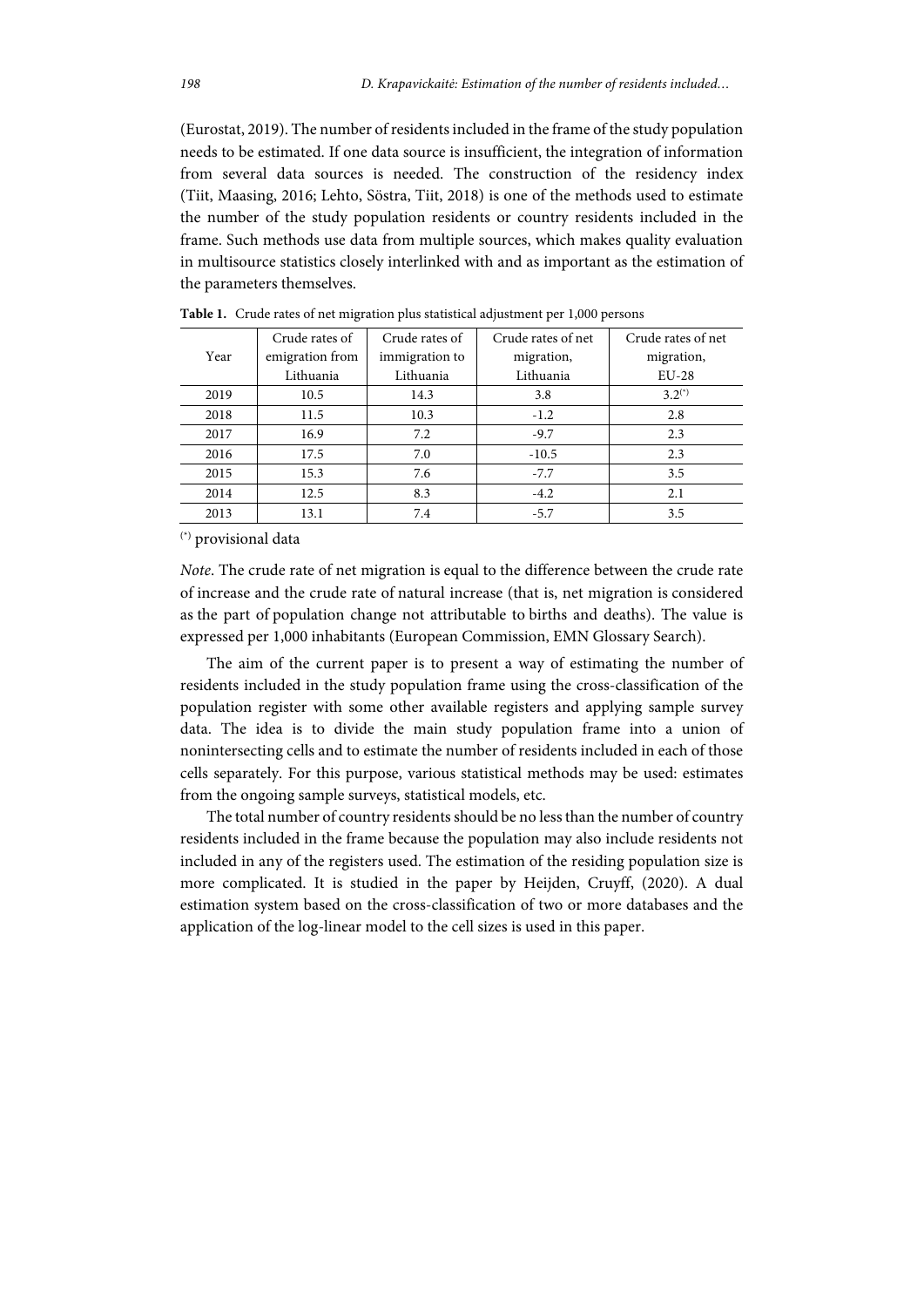This study is partially based on the results included in the Komuso project initiated by the European Commission, 2016-2019. The results of the project on the quality for multisource statistics are shortly described in Ascari et al., 2020.

# **2. Presentation of a method for the estimation of the number of residents included in the study population frame**

In order to demonstrate the method, data of Statistics Lithuania are used for the case study. Specifically, the problem is to classify the study population frame into country residents and non-residents and to simultaneously estimate the number of frame errors. The study population frame is based on the domain of the Population Register, which contains data on the individuals having a personal identification (ID) code of the Republic of Lithuania (LT) and older than 16 on October 1, 2016.

The sign of life is an indicator demonstrating the activity of the element in the database. In order to find signs of life of its elements, the frame has been merged with the database of the Lithuanian Labour Exchange (LE) and the database of the State Social Insurance Fund Board (SI) of Lithuania as of October 1, 2016.

#### **2.1. Description of the data**

The study population frame is further classified by the following variables:

- The *identification type* of an individual: a valid ID document, an invalid Lithuanian ID document or no document at all.
- The *address type*: a person declared his/her official address at the municipality of Lithuania; a person declared his/her home address in Lithuania; a person declared a foreign address; and other cases. "Other" means frame errors: a house at the address declared was demolished, is a non-residential building, or other illogical cases.
- *Signs of life.* The construction of the third classification variable is based on the cross-classified groups of individuals belonging to the LE and SI databases with the following levels: SI only; LE only; neither SI nor LE; SI and LE.
- Based on these three variables, the study population frame is divided into 32 nonintersecting groups, as shown in Table 2. The study goes further − to identify the elements of each cell: whether they live in Lithuania and are country residents or whether they are non-residents.

It is assumed that the fact of belonging to the LE or SI database means that an individual actually lives in Lithuania. There is possibility of a person living in one country while working in another; however, such individuals are excluded from the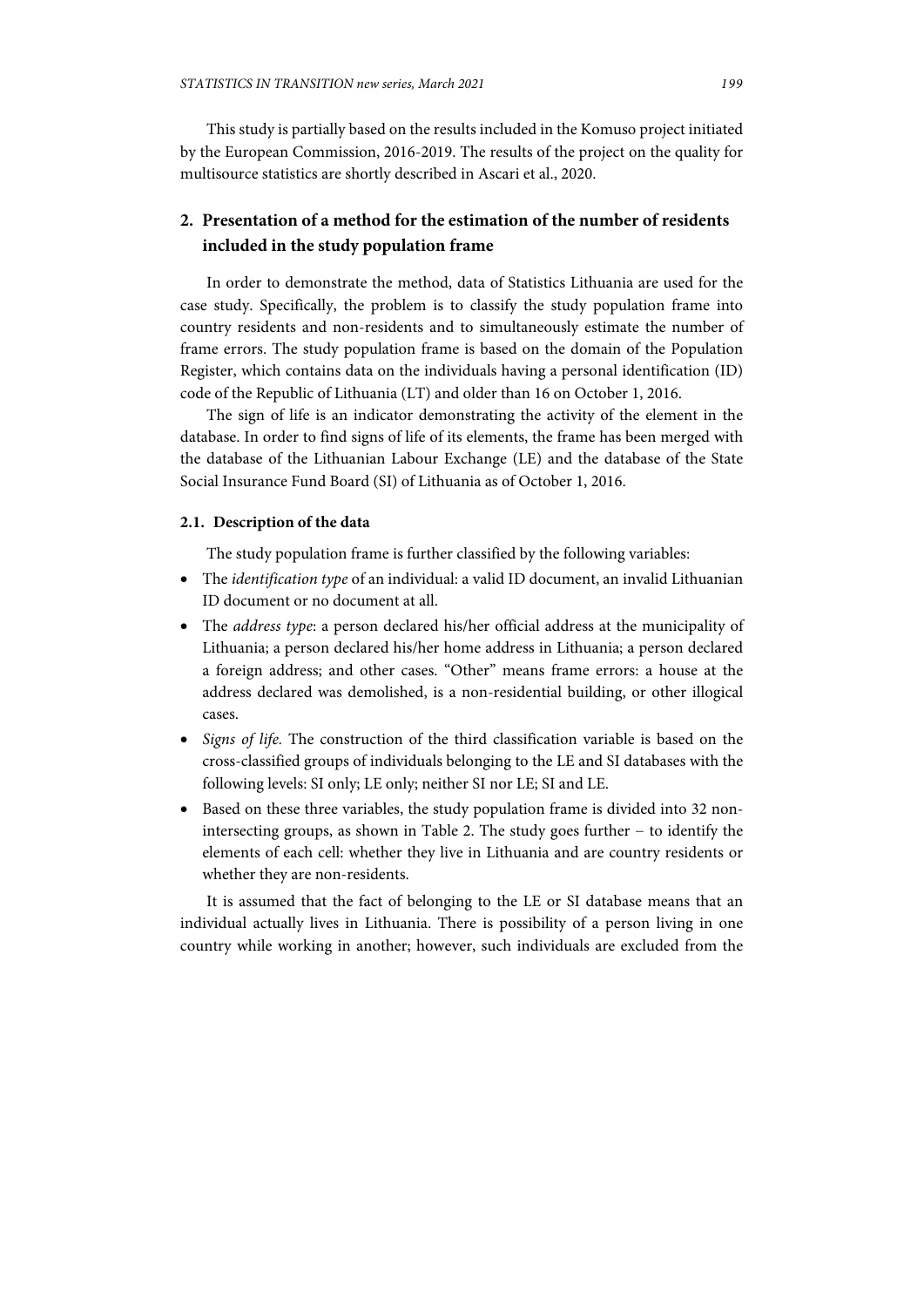current study due to a relatively insignificant number of such cases and for the sake of simplicity.

| Document |                   |                | Address        | type           |                |
|----------|-------------------|----------------|----------------|----------------|----------------|
| type     | LE/SI             | Municipality   | Declared       | Foreign        | Other          |
| Valid    | SI only           | A <sub>1</sub> | B1             | C1             | D1             |
| Valid    | LE only           | A2             | B <sub>2</sub> | C <sub>2</sub> | D2             |
| Valid    | Neither SI nor LE | A <sub>3</sub> | B <sub>3</sub> | C <sub>3</sub> | D <sub>3</sub> |
| Valid    | SI and LE         | A <sub>4</sub> | B <sub>4</sub> | C <sub>4</sub> | D <sub>4</sub> |
| Invalid  | SI only           | U1             | V1             | Z1             | Y1             |
| Invalid  | LE only           | U <sub>2</sub> | V <sub>2</sub> | 72             | Y <sub>2</sub> |
| Invalid  | Neither SI nor LE | U <sub>3</sub> | V <sub>3</sub> | 73             | Y3             |
| Invalid  | SI and LE         | U <sub>4</sub> | V4             | Z4             | Y4             |

**Table 2**. Classification of the population frame by three variables

# **2.2. Estimation of the unknown cell sizes**

According to our assumption about the signs of life, the elements belonging to cells A1, B1, U1 and V1 should live in Lithuania because they have a sign of life there. The elements of cells A2, B2, A4, B4, U2 and V2 should also live in Lithuania. Cells D1,…, D4 and Y1,…, Y4 mean obscure addresses and indicate frame errors. For individuals from cells C1, C2, C4, Z1, Z2 and Z4 their signs of life are in Lithuania, however, according to the frame, their addresses are foreign. No signs of life in Lithuania indicates that individuals from the cell Z3 live abroad; individuals from the cell C3 may also live abroad. Persons from cells U3 and V3 are assumed to live abroad. Cells A3 and B3 consist of the individuals who are inactive in both LE and SI databases; they may live in Lithuania or abroad. It is also possible that some of them are already dead. The number of the three latter kinds of individuals has to be estimated. Let us denote by I2 the subset of individuals from the group B3 who live abroad, and by M2 the subset of individuals from the group B3 who passed away; let I1 and M1 be the corresponding subsets of individuals from the group A3.

Let us denote the number of individuals belonging to the cells of Table 2 by the corresponding lowercase letters:  $m_1$ , $i_1$ , $m_2$ , $i_2$ , signifying the sizes of M1, I1, M2, I2; letters with hats mean their estimates:  $\hat{m}_{\scriptscriptstyle 1}^{}, \hat{i}_{\scriptscriptstyle 1}^{}, \hat{m}_{\scriptscriptstyle 2}^{}, \hat{i}_{\scriptscriptstyle 2}^{},$ 

Based on this investigation, the contents of the cells of Table 2 are resettled to the cells of Table 3.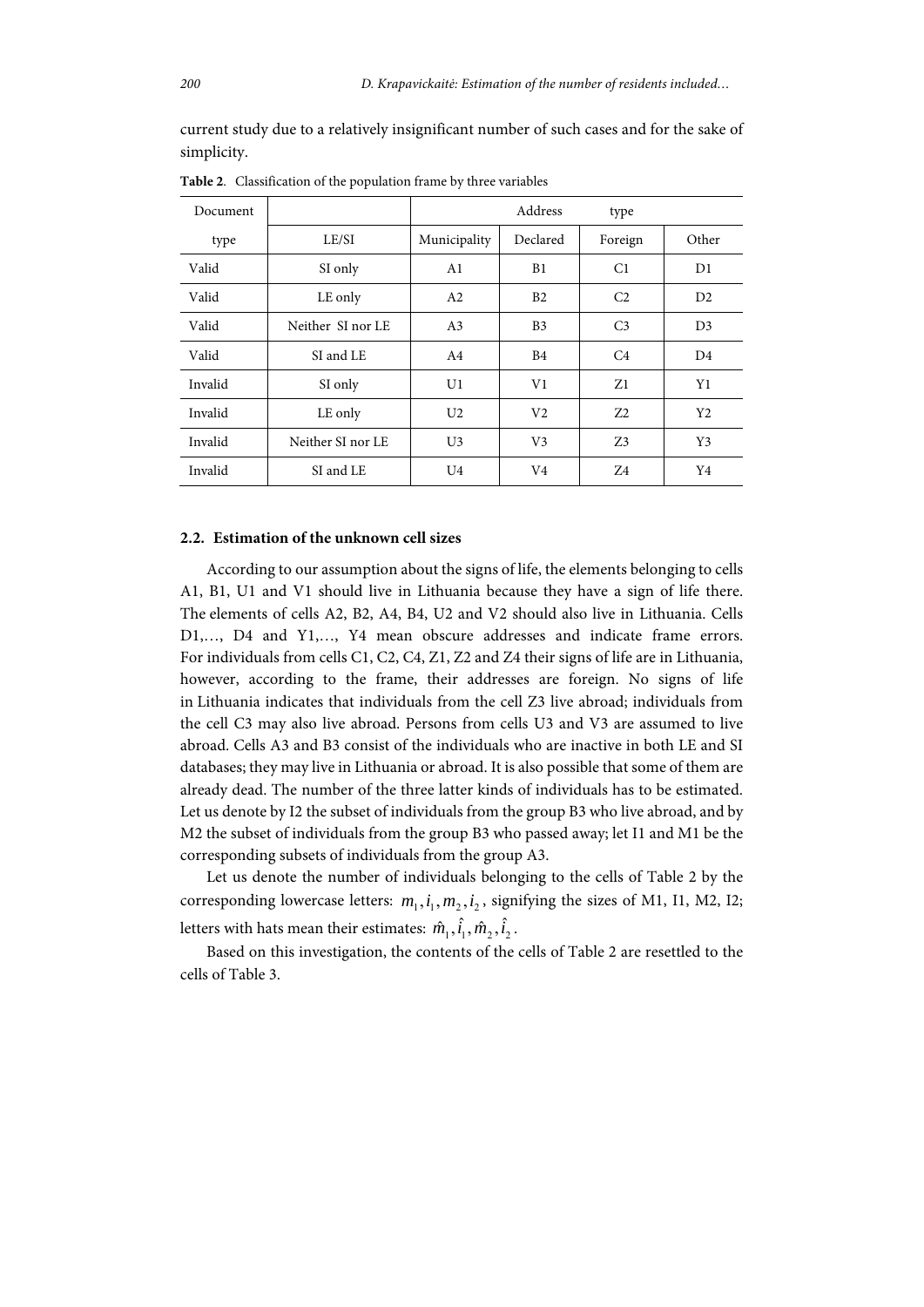| Population           | According to the frame                                         |                                 |                                    |  |  |
|----------------------|----------------------------------------------------------------|---------------------------------|------------------------------------|--|--|
|                      | Live in Lithuania                                              | Foreign<br>address              | Errors                             |  |  |
| Live in<br>Lithuania | $A1+A2+B1+B2+U1+U2+V1+V2+A3+B3+$<br>$+A4+B4+U4+V4-I1-I2-M1-M2$ | $C1 + C2 + C4 +$<br>$+Z1+Z2+Z4$ | $D1 + D2 + D3 + D4$<br>$+Y1+Y2+Y4$ |  |  |
| Live abroad          | $I1+I2+U3+V3$                                                  | $C_{3+}Z_{3}$                   | Y3                                 |  |  |
| Deceased             | $M1+M2$                                                        |                                 |                                    |  |  |

**Table 3**. Grouped cells of Table 2

The union of cells B1, B2, B3 and B4 (Table 2) usually serves as a basis for the sampling frame in social surveys at Statistics Lithuania. Using information on the reasons for non-response from the Lithuanian Health Interview Survey, 2014, the number of individuals  $i_2$  of  $I2 \subset B1+B2+B3+B4$  living abroad is estimated using sample design weights:

$$
\hat{i}_2=\hat{t}_y=\sum_{k\in (B1+B2+B3+B4)\cap s}\hspace{-0.2cm}w_k\,y_k\ ,
$$

here *s* means a sample drawn from B1+B2+B3+B4, and  $W_k$  are the sample design weights. The values for a binary variable *y* are  $y_k = 1$  if the *k*-th individual has not responded to the survey because he/she lives abroad, while  $y_k = 0$  otherwise. Assuming that individuals from B1, B2 and B4 participate in the survey diligently, nonresponse is due to B3. It follows that the set of individuals living abroad  $I2 \subset B3$ , and  $y_k = 1$  for  $k \in B$ 3. The number  $m_2$  of people in M2 who passed away from the cell B3 may be estimated based on the reasons of non-response using the same ongoing survey exactly in the same way.

For people belonging to A3 it is not possible to identify signs of life in Lithuania. Some additional databases are needed, to which no access was available in the current study. Assuming that the distribution of individuals living abroad in B3 coincides with the distribution of those in A3, it is possible to estimate the number of individuals included in the frame who live abroad and who passed away in A3 using the logistic regression model created in B3  $\cap$  s. Using data from the same ongoing survey and B3, the logistic regression model for the same variable *y* is constructed:

$$
P(y_k = 1 | x_k) = \frac{e^{a + bx_k}}{1 + e^{a + bx_k}}, \quad k \in \mathbf{B3} \cap s,
$$

and estimated. Using an assumption that individuals from B1, B2 and B4 live in Lithuania due to their signs of life, we restrict ourselves with  $k \in B3$ . In general, *x* should be a vector of auxiliary variables, but the data study shows that there is only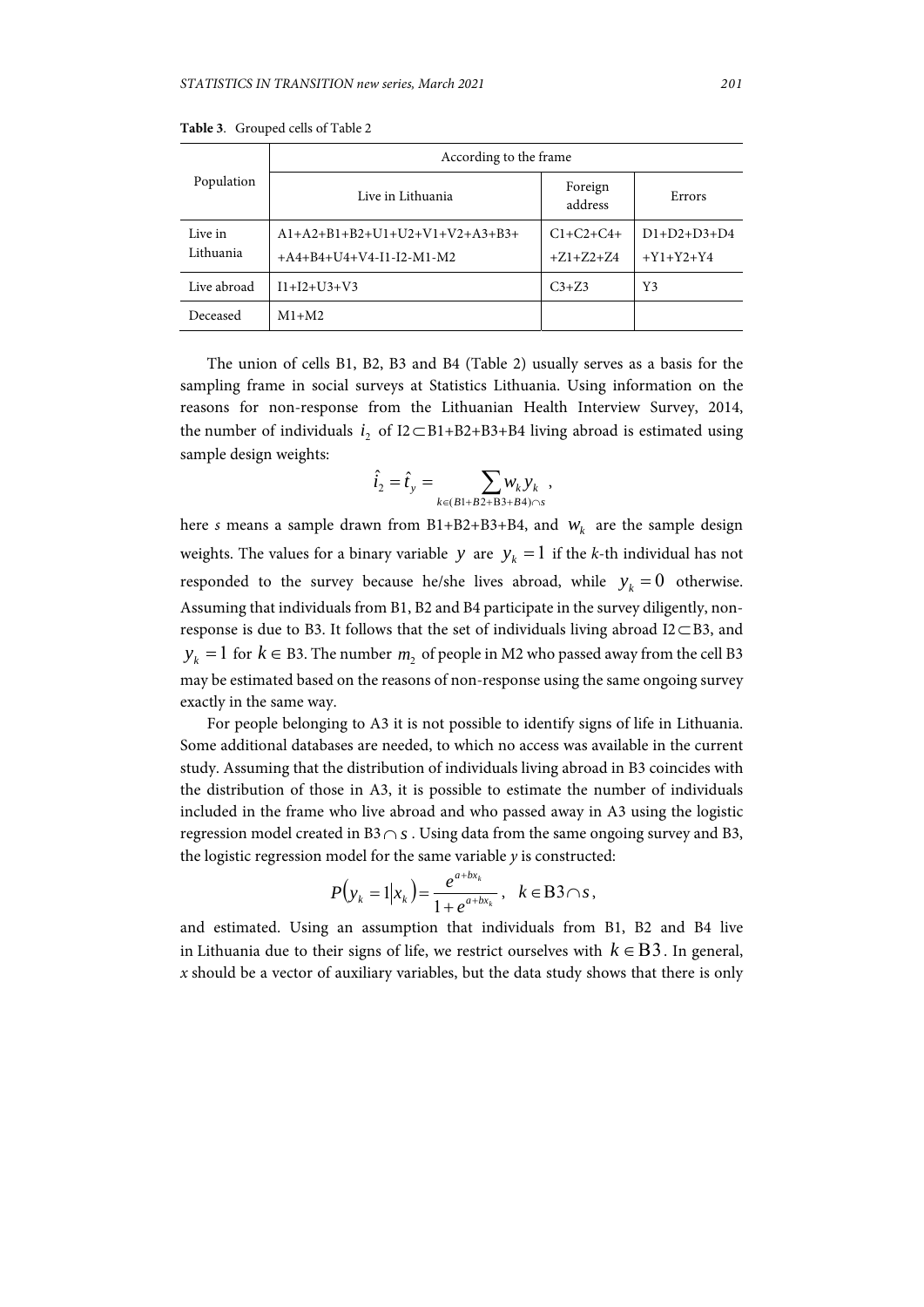one variable available in the sample data and in A3 correlated with *y*: *age*. Then, the probability of living abroad for units from A3 is estimated:

$$
\hat{p}_k = \frac{e^{\hat{a}+\hat{b}x_k}}{1+e^{\hat{a}+\hat{b}x_k}}, \quad k \in \mathbf{A3}.
$$

By summing the estimated probabilities over A3, the estimator for  $i_1$  is obtained:  $\hat{i}_1 = \sum_{k \in A3} \hat{p}_k$  . It estimates the number of individuals living abroad from A3. In a similar A3 *k*

way,  $\hat{m}_1$  (the number of individuals  $m_1$  who passed away from A3) is estimated.

#### **3. Numerical results**

For this study, data of Statistics Lithuania for 2016 are used (European Commission, 2016–2019). The ID code is available in the frame and other databases. It allows us to merge the lists, fill in Table 2 and get the following Table 4.

Using sample data from the Lithuanian Health Interview Survey, 2014 (7000 individuals, of whom 25 passed away, and 71 went abroad), the estimates of coefficients for the logistic regression model constructed for individuals to live abroad are  $\hat{a}$  = –2.9743 (s.e.=0.2893),  $\hat{b}$  = –0.0387 (s.e.=0.0074). The estimated coefficients of the logistic regression model constructed for individuals to pass away are  $\hat{a}$  = -9.9250 (s.e.=0.9663),  $\hat{b}$  = 0.0706 (s.e.=0.0132). An assumption is made that the model did not change from 2014 to 2016, and these coefficients are applied to the data for 2016. In order to estimate the quality of the logistic regression model, the known number of individuals in the sample who went abroad  $t_{abroad}$  is compared to its estimate  $\hat{t}_{abroad} = \sum_{k \in B3 \cap B}$  $k \in B3 \cap s$  $\hat{t}_{abroad} = \sum \hat{p}_k$ B3  $\hat{t}_{\textit{abroad}} = \sum \hat{p}_k$  , obtained using a logistic regression model, by the relative absolute ratio:  $r_{abroad} = |t_{abroad} - \hat{t}_{abroad}| / t_{abroad}$ .

The sample data are randomly divided into two parts: logistic regression coefficients are estimated from one of the parts and applied to estimate the number of individuals living abroad included in the second part. The relative absolute ratio is calculated in the second sample part. The procedure is repeated independently 200 times. The average for the relative absolute ratio obtained for the estimate of the number of individuals who went abroad is equal to  $\bar{r}_{\text{abroad}} = 0.199$ . The average relative absolute ratio  $\bar{r}_{\text{query}} = 0.390$  for the estimate of the number of individuals who passed away is obtained in the same way. Estimates from the sample survey  $\hat{i}_2$  and  $\hat{m}^{}_2$ have estimated coefficients of variation  $c\hat{v}(i) = 0.12$ ,  $c\hat{v}(m) = 0.2$ . The accuracy of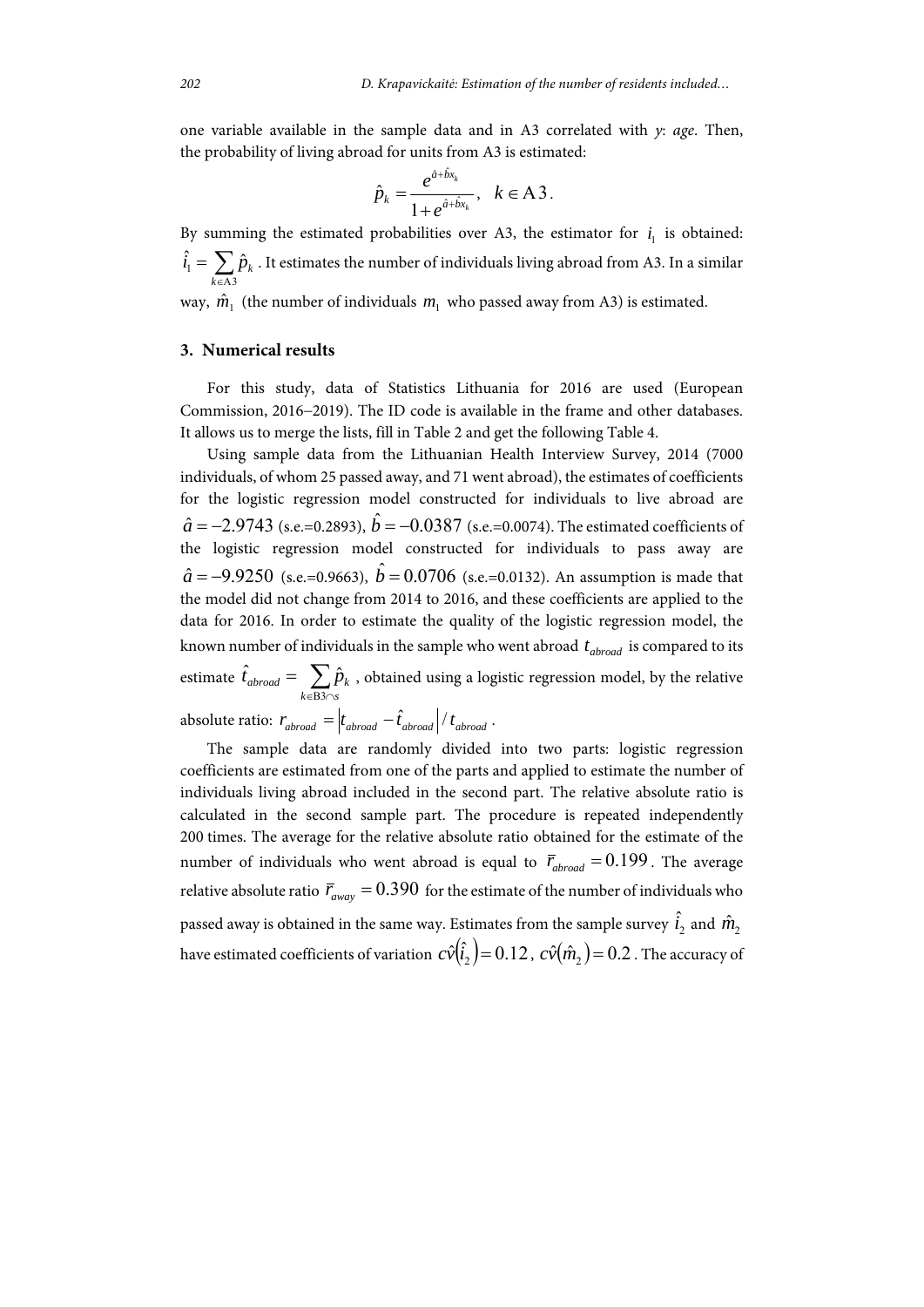the estimates is not high because the proportions of the sampled elements who went abroad and who passed away are low.

| Document |                   |              | Address   | type    |          |
|----------|-------------------|--------------|-----------|---------|----------|
| type     | LF/SI             | Municipality | Declared  | Foreign | Other    |
| Valid    | SI only           | 21 26 6      | 1 146 209 | 2 3 7 2 | 57       |
| Valid    | LF only           | 7974         | 115 077   | 1 1 4 6 | 19       |
| Valid    | Neither SI nor LE | 38 547       | 1267490   | 257 544 | 133      |
| Valid    | SI &LE            | 1 2 6 5      | 22 3 23   | 33      | 1        |
| Invalid  | SI only           | 445          | 13 0 79   | 139     | 5        |
| Invalid  | LF only           | 189          | 1568      | 10      | $\Omega$ |
| Invalid  | Neither SI nor LE | 2 2 8 2      | 26 155    | 40 146  | 121      |
| Invalid  | SI &LE            | 17           | 313       | 1       | $\Omega$ |

**Table 4.** Frame coverage and domain classification

Table 3 is presented in the same numerical way as Table 5. It provides the estimates for the number of residents included in the study population frame and the number of non-residents belonging to this frame. The number of individuals correctly classified in the frame as residents and non-residents and the number of mis-classified study population frame elements can be derived from Table 5.

**Table 5.** Basis for measuring the number of residents included in the study population frame, frame coverage and domain classification

| Population domain   | Frame domain       |                 |              |  |  |
|---------------------|--------------------|-----------------|--------------|--|--|
|                     | Lithuanian address | Foreign address | Frame errors |  |  |
| Living in Lithuania | 2 600 857          | 3 7 0 1         | 215          |  |  |
| Living abroad       | 54 252             | 297 690         | 121          |  |  |
| Deceased            | 9 0 9 0            |                 |              |  |  |

Table 6 accumulates the main results of the study and provides the frame coverage. It is derived from Table 5.

Table 5 shows the cross-classification of the frame information on the country of residence and adjusted information on the residence place with the errors on the margins. Summing over its lines, both diagonals and margins, the contents of Table 6 are obtained.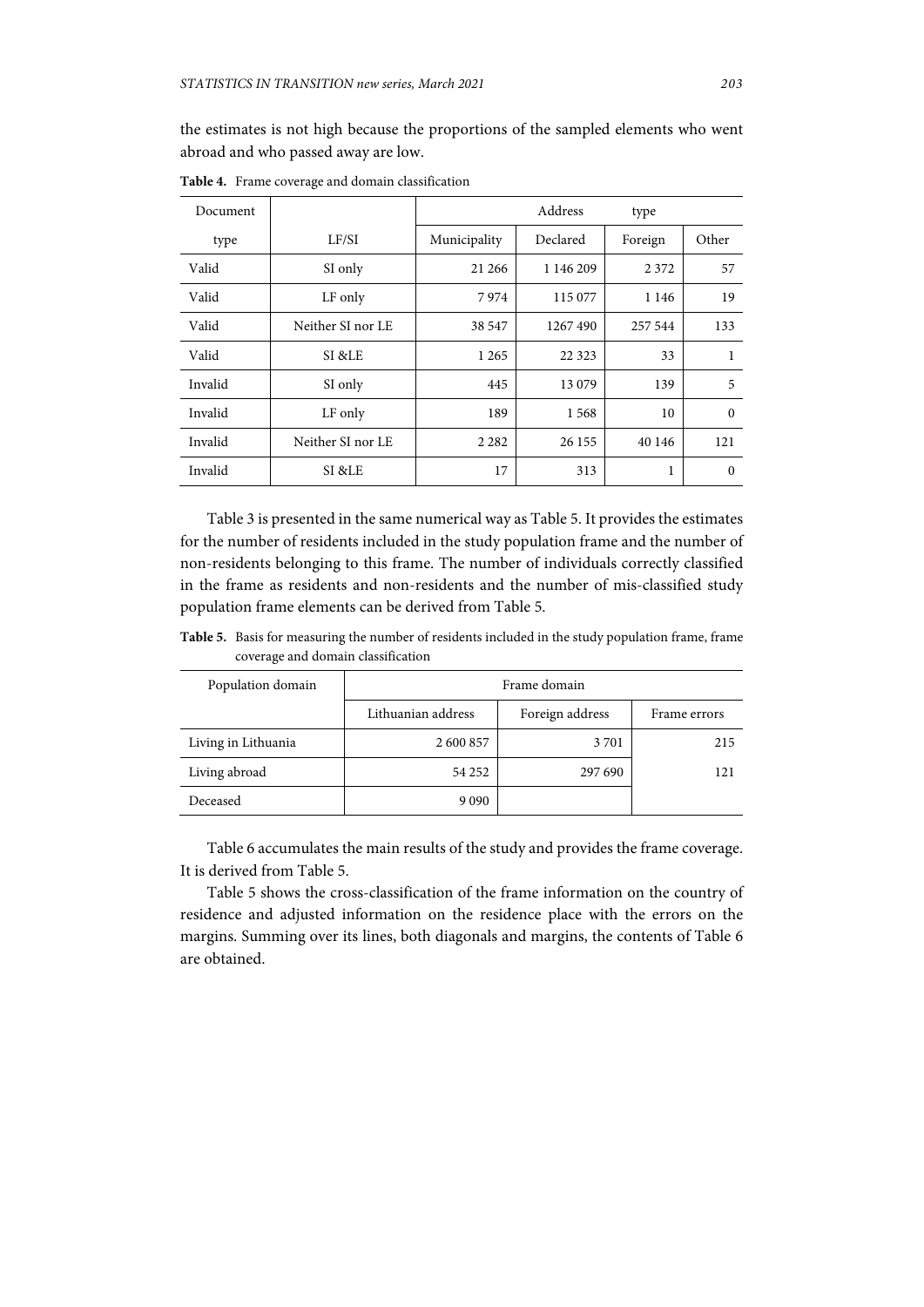| Indicator                                    | Value     | Frame proportion |
|----------------------------------------------|-----------|------------------|
| Number of country residents in the frame.    | 2 604 558 | 0.8809           |
| Number of country non-residents in the frame | 351942    | 0.1190           |
| Correct domain classification                | 2898547   | 0.9803           |
| Domain miss-classification                   | 57953     | 0.0196           |
| Frame under-coverage                         | 336       | 0.0001           |
| Frame over-coverage                          | 9 0 9 0   | 0.0031           |
| In-scope frame size                          | 2 956 500 | 0.9999           |
| Overall population frame size                | 2956836   | 1.0000           |

**Table 6.** Number of residents included in the study population frame and frame coverage measures

One more aspect in the estimation of the number of residents included in the study population frame is the accuracy of the estimate. It depends on the quality of the frame and on all the statistical methods included in the estimation.

# **4. Discussion**

In our investigation, *study population* refers as a set of individuals who are currently alive and show their activities (signs of life) in various databases. Based on these activities, one can decide if an element really exists at a certain moment and if his/her activities show that he/she should belong to a certain study population domain (with higher or lower probability).

*Frame* is a relatively frozen list of population elements, based on a certain register or several databases. The element is included in this list formally, and errors may occur.

We aim to merge what we know about the population elements from the sources different than the frame with what is available in the frame.

Access to additional databases, such records on health services, pensions and allowances, driving licence renewal, etc., could provide more information on signs of life for the elements of the frame; therefore cells C3, U3 and V3 could be classified or estimated more accurately. Unfortunately, although such data exist, they were not accessible for this study.

The number of signs of life used in this study is very small: only two. It is expected that if more signs of life were used, a more accurate estimate of the number of residents included in the study population frame could be obtained.

The problem studied in the paper by Tiit and Maasing (2016) is the construction of the residency index for the Estonian population. It is a complex index based on data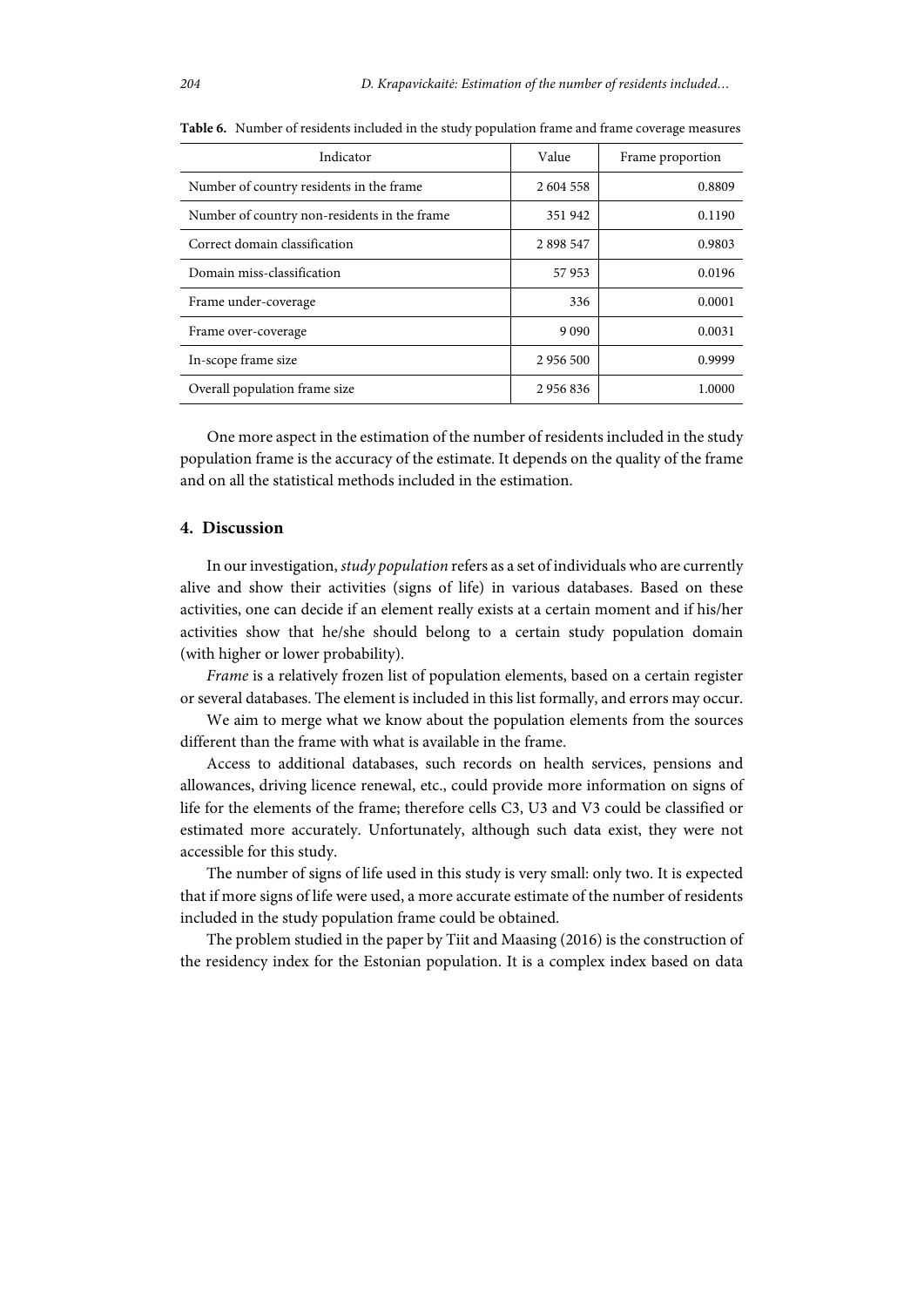from 27 databases and the same index for the previous year with the values between 0 and 1 calculated for every element of the "extended total population" of the country. It is calculated for every year and used to estimate the population size. With a proper threshold, this index can be used to classify the "extended total population" into the groups of elements belonging/not belonging to the study population. It may also show the over-coverage of any frame domain. In Estonian case, the residency index allows estimating the size of the resident population and population register over-coverage due to persons who have left the country without declaration. The problem solved and the method used in the said paper by Tiit and Maasing are quite close to our solution, although more complex and using more signs of life.

Based on the idea of signs of life it seems that for any frame for which over-coverage is expected, a certain classification method may be applied based on the data showing activities of the population elements. If it is successful, the estimation of the frame overcoverage will not cause any problems. Any methods for the estimation of the active population frame size can be used for calibration in sample surveys, register-based statistics and administrative data-based population censuses.

### **Acknowledgments**

The author is thankful to the anonymous reviewers for their comments and suggestions regarding improvements of the current paper.

# **References**

- ASCARI, G., BLIX, K., BRANCATO, G., BURG, T., McCOURT, A., VAN DELDEN, A., KRAPAVICKAITĖ, D., PLOUG, N., SCHOLTUS, S., STOLZE, P., DE WAAL, T., ZHANG, L.-C., (2020). Quality of Multisource Statistics – the KOMUSO Project. *The Survey Statistician*, January No 81, pp. 35−49, http://isi-iass.org/home/services/the-survey-statistician/ (accessed January 2020).
- EUROPEAN COMMISSION, (2016-2019). *ESSnet on Quality of Multisource Statistics – Komuso*, https://ec.europa.eu/eurostat/cros/content/essnet-quality-multisourcestatistics-komuso\_en/ (accessed January 2020).
- EUROPEAN COMMISSION, (2020). *EMN Glossary Search*, https://ec.europa.eu/homeaffairs/what-we-do/networks/european\_migration\_network/glossary\_search/ (accessed January 2020).